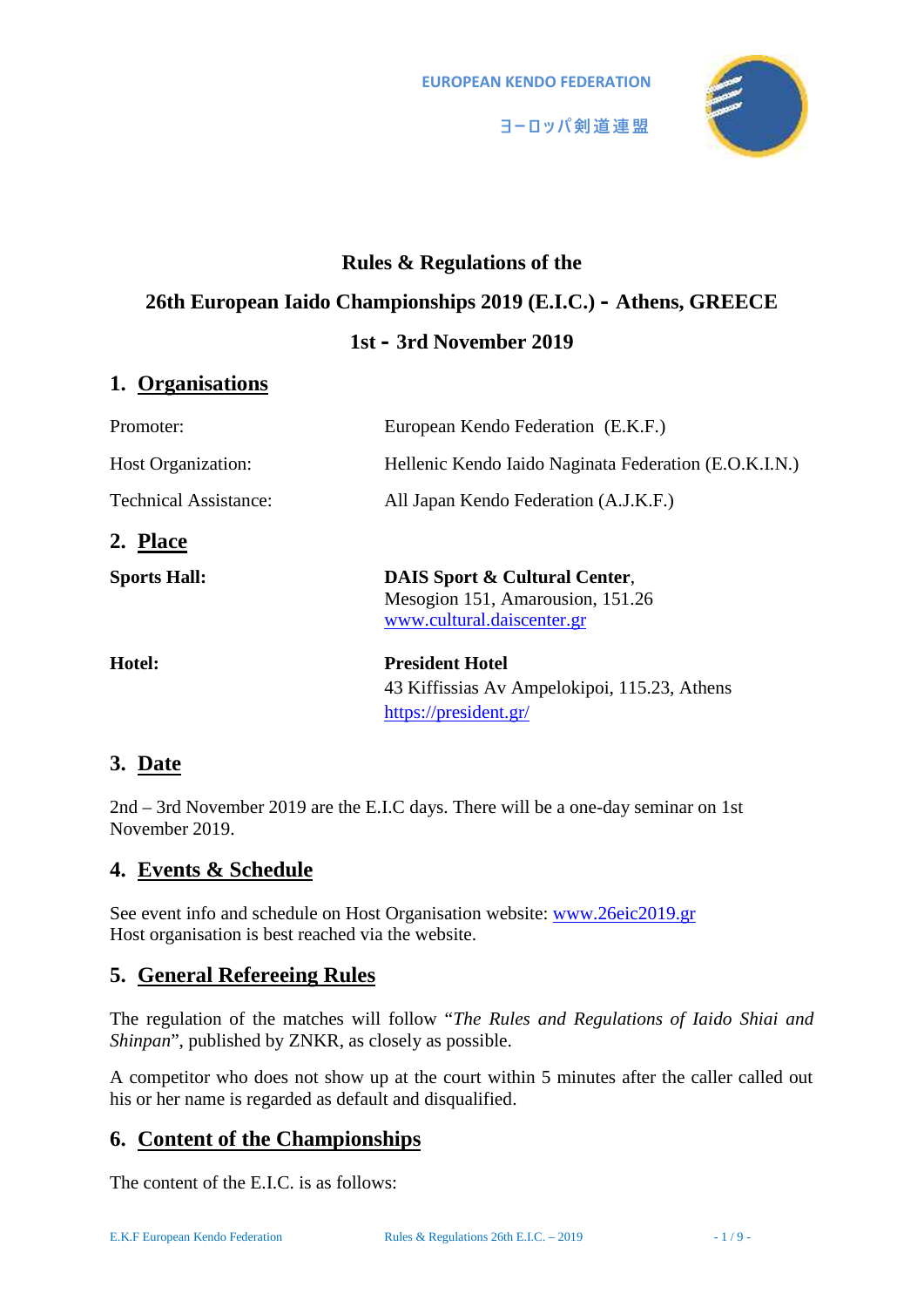

- **Individual National Championships** for maximum two competitors (male or female) divided into the following 7 categories:
	- 1. Mudan (kyu)
	- 2. Shodan  $(1<sup>st</sup> dan)$
	- 3. Nidan  $(2<sup>nd</sup> dan)$
	- 4. Sandan  $(3<sup>rd</sup> dan)$
	- 5. Yondan  $(4<sup>th</sup> \text{ dan})$
	- 6. Godan  $(5<sup>th</sup> \text{ dan})$
	- 7. Rokudan  $(6^{th}$  dan)
- **National Team Championship** with teams composed of 3 persons and a maximum total of "10 *dan".* The grade of the competitors may range from Mudan up to, and including, Rokudan, but the total of the Dan of the three players shall not exceed ten. Mudan are counted as a Shodan. (For example, player 1 may have *godan,* player 2 *shodan* and player 3 *yondan:*  $5 + 1 + 4 = 10$ ; but a team may also consist of three *shodan:*  $1 + 1 + 1 =$  less than 10).

Every Championship gives right to the attribution of an official "European Champion" title, together with one "Vice-Champion" and two equal third places. Also, for every championship, minimum one **personal** so called "Fighting Spirit" trophy is awarded. Fighting Spirit Awards are decided by EKF upon proposal by the shinpan-shunin.

**Due to legal restrictions SHINKEN, live blade swords, SHOULD NOT BE USED in the Championships, or public places or brought in and out at the airports or other points of entry.**

### **7. Individual Championships**

#### **7.1 Competitors**

**A maximum of two competitors per country (male or female) will be allowed to participate for each category. The competitors must have the exact grade of the category in which they participate at the time of the competition. The grade is verified at the registration in the final entry. The grade or the category cannot be changed after the final entry is closed. In case the competitor is promoted to higher grade after the final entry, he/she will not be able to participate in the competition. (See also rule 09.4).**

#### 7.2 Pool system

The competitors will be divided into as many pools of three as possible. **If the inscriptions make it necessary, pools of two (2) or pools of four (4) will be included.**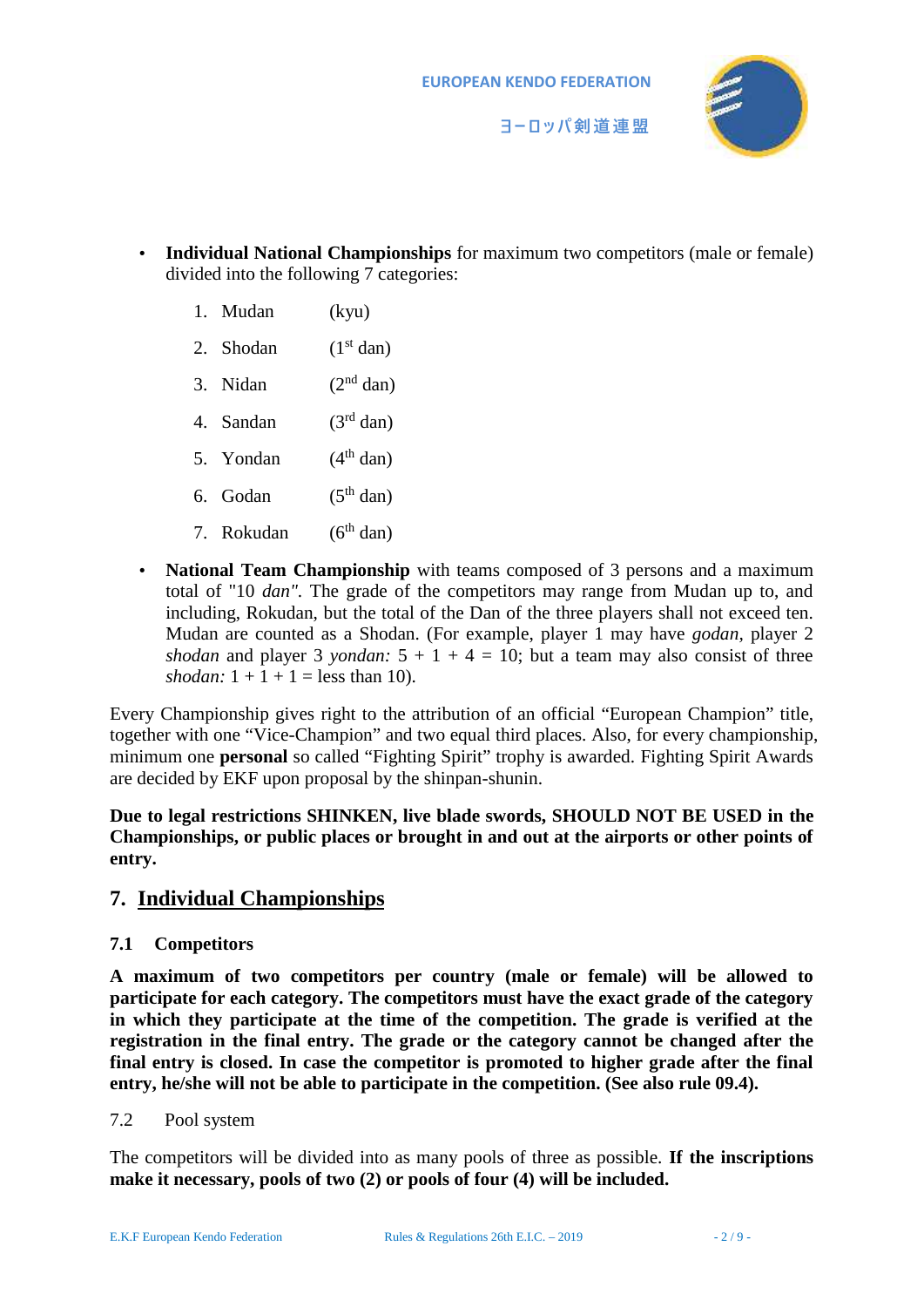



The 4 competitors who received the medals at the previous Individual Championships will be seeded into different pools and moved to the far end of the grid. As much as possible, competitors with the same nationality will be kept out of the same pool.

#### **The order of matches will be announced. Pools can be combined respecting the principle of separation as mentioned above in the previous subparagraph.**

The competitors that go on will be separated from then on into different grid locations.

The maximal combat time is **4 minutes for three kata. In principle, opening and closing reiho are included in this time. If the timing of the competition so requires, it can be announced that opening and closing reiho are conducted outside the shiai-jo.**

The ranking of the individuals out of the same pool will be based on the following:

- 1. The number of matches won;
- 2. If this is equal, the number of flags is counted;
- 3. If this is equal as well, a "knock out" match of only one *Shitei Waza* will be played. The Court Judge will announce the *Shitei Waza* before the start of the match.

#### **7.3 Tournament**

The tournament operates under the knock out system. The **first two out of every pool** will be entered on the tournament grid, respecting the principles of separation (refer to 0) as much as possible. In principle, the 1<sup>st</sup> placed of one pool will compete with the 2<sup>nd</sup> placed of another pool.

The maximal combat time is **6 minutes for five kata. In principle, opening and closing reiho are included in this time. If the timing of the competition so requires, it can be announced that opening and closing reiho are conducted outside the shiai-jo.**

### **8. Team Championships**

#### **8.1 Competitors**

Every country is represented by a team of 3 or minimum 2 competitors, chosen freely before every fight out of the maximum of 4 officially entered inscriptions. The first one is *Sempo*, the second is *Chuken*, the third is *Taisho*. **In teams of two, the** *Chuken* **position remains vacant.**

The grade of the competitors may range from Mudan up to, and including, Rokudan, but the total of the Dan of the three players shall not exceed ten. Mudan are counted as a Shodan.

For the first round, the names and the order of combat will be handed in to the Head Judge of the Shiaijo or the administration table, at the official start of the competition, at the latest. Afterwards, this information will be handed in immediately after the end of the previous fight at the administration table.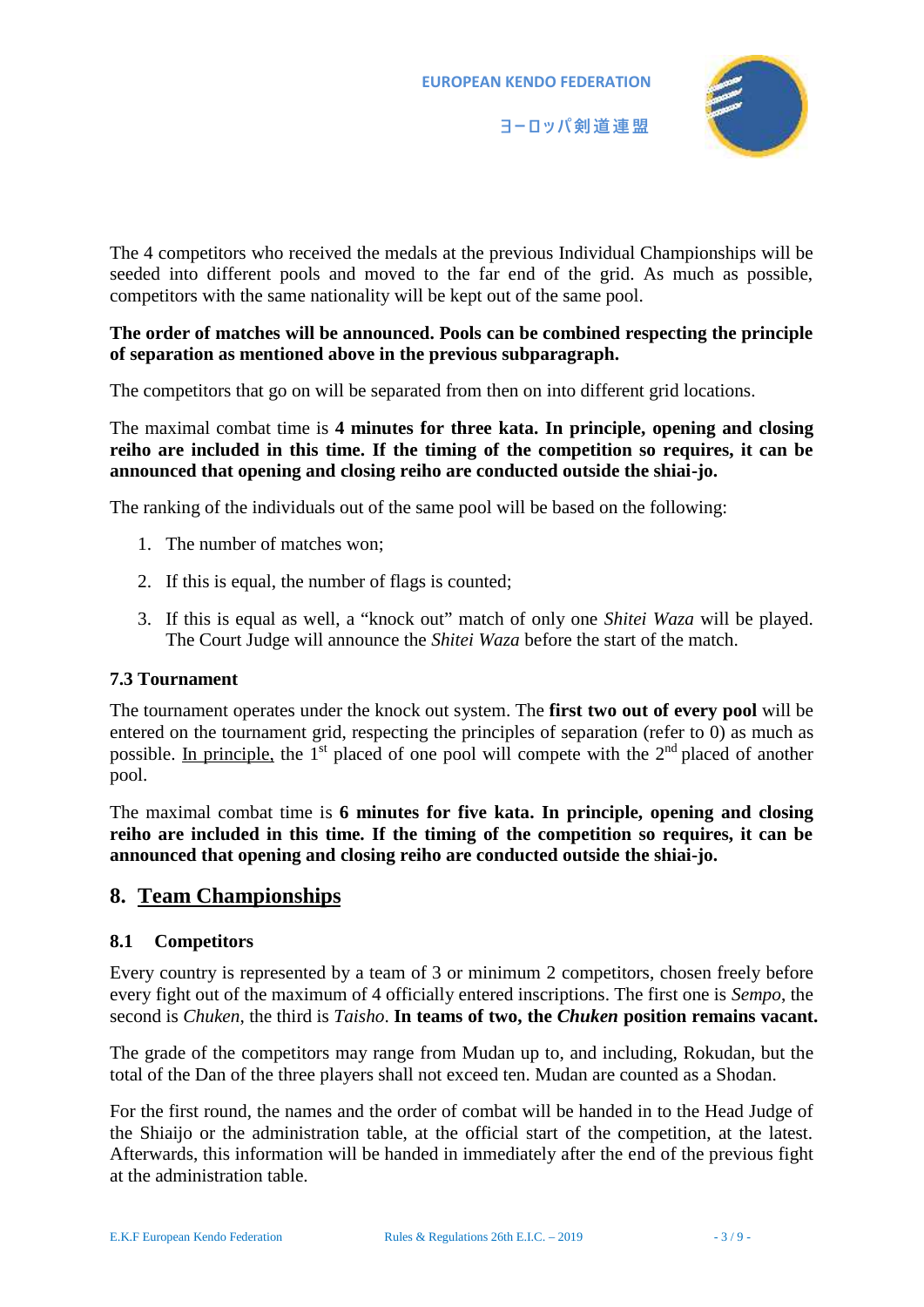

#### **8.2 Pool system**

Teams will be divided by drawing into as many pools of three as possible. **If the inscriptions make it necessary, pools of two (2) or pools of four (4) will be included.**

The 4 teams who received the medals at the previous Team Championships will be seeded into different pools and moved to the far ends of the grid.

#### **The order of matches will be announced. Pools can be combined respecting the principle of separation as mentioned above in the previous subparagraph.**

The first two teams will move on to the tournament matches. They will be separated from then on into different grid locations.

#### **The maximal combat time is 4 minutes for three kata. Opening and closing reiho are included in this time. For the conduct of reiho see the Annex hereto.**

The ranking of the Teams out of the same pool will be based on the following:

- 1. The number of matches won;
- 2. If this is equal, the number of individual victories is counted;
- 3. If this is equal, the number of flags is counted.
- 4. If this is equal as well, a supplementary match will be held (*daihyosen*). This match shall be held in the same way as a normal match in the pool system. The competitor of the supplementary match will be one of the competitors who competed in that pool.

#### **8.3 Tournament**

The tournament operates under the knock out system. The first two out of every pool will be entered on the tournament grid, respecting the principles of separation as much as possible. The 1<sup>st</sup> placed of one pool will compete with the  $2<sup>nd</sup>$  placed of another pool.

The fights will follow the knock out system. The maximal combat **time is 4 minutes for three kata. Opening and closing reiho are included in this time. For the conduct of reiho see the Annex hereto.**

The refereeing rules and the principles for discerning the winner are the same as defined for the preliminary pools.

### **9. Rules and Conditions for the Qualification of the Competitors**

09.1. Every competitor must be a member of an organization adhering to the E.K.F., and be mentioned on the official inscription lists handed in for every category in due time by that organization.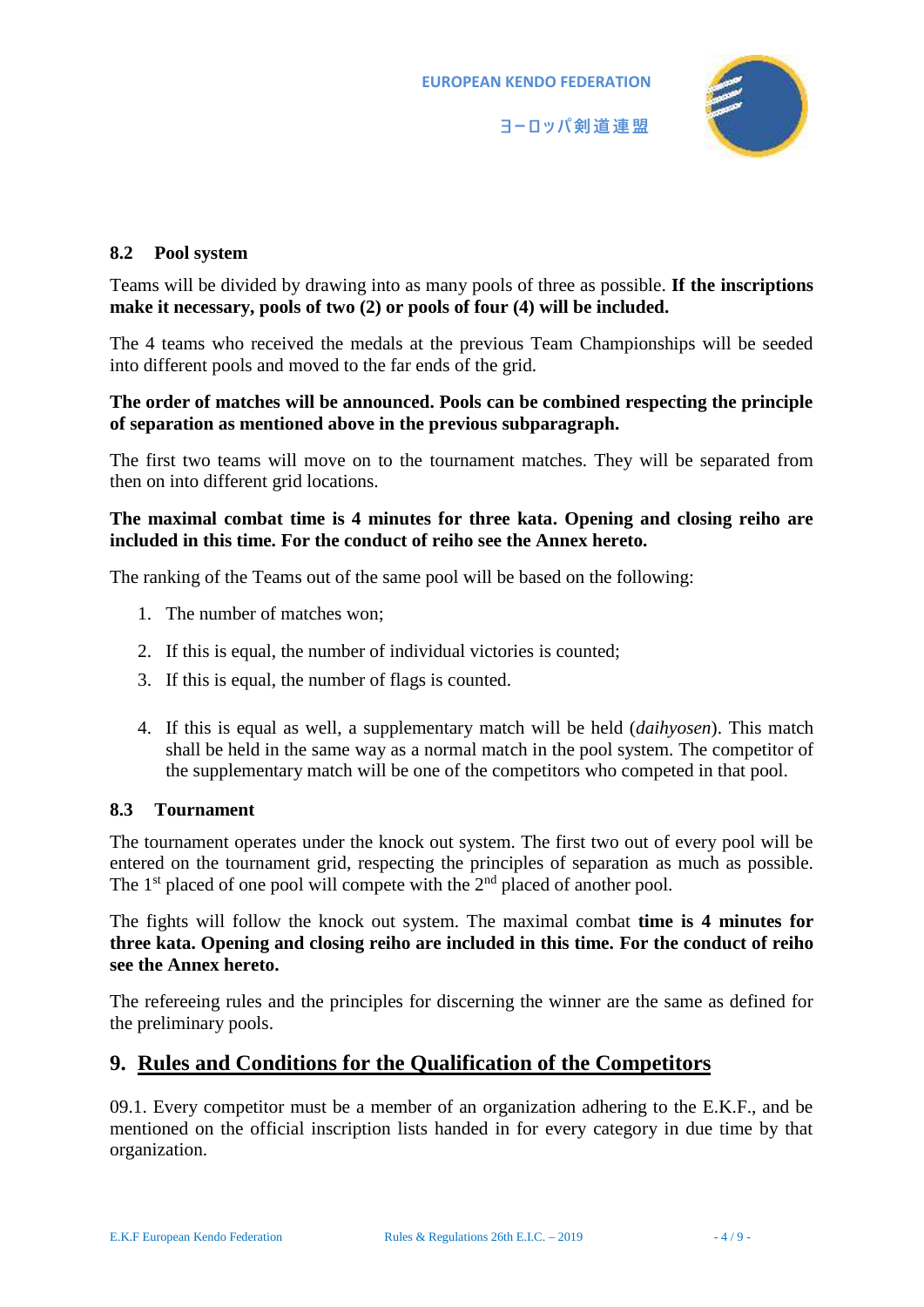



09.2. Every competitor must have the nationality of the country he or she represents (the passport serves as proof) and be **at least 16 years old** at the time of the Championships. **No exceptions on age will be granted.**

**Exceptions as to nationality can be allowed by the EKF President and need to be given prior to registration. Applications for such exceptions shall be made by Pre-Entry Deadline. In handling the applications, the EKF President will follow the guidelines of EKF General Assembly at Skopje on 31st March 2016.**

09.3. Any competitor may participate in both the Team and the Individual Championships.

**09.4. A competitor may participate in a category shodan to yondan while holding the respective grade for a time period that is equal to the grade in years plus 12 months as per the day of the championship. Participation in godan and rokudan categories is not limited to time period in grade. Participation in the mudan category is possible only one time.**

**09.5. Team entry and calculation of total of number of dan shall be based on compliance with rule 09.04.**

**09.6. During the online registration procedure of competitors, the EKF database shall only provide the names of possible competitors whose last grading date is not in violation with rule 09.4.**

09.7. Every competitor must wear an official *nafuda* (name tag) on the left side of the gi (jacket), showing clearly in Roman characters the names of the country and the competitor. The size shall be 15 cm by 10 cm; the *nafuda* should be black (with white letters), blue (with white letters) or white (with black letters). Ideally the *nafuda* should be the same colour as the gi.

### **10. Referees**

**10.1 The EKF Member Countries are invited to nominate the candidates for Referee selection to the EKF before Pre-Entry-Deadline. The nomination shall be done on the EKF website with the relevant event registration, at the "Flag-Icon – Nominate Shinpan". Please upload a picture of each referee also to the EKF online-system, "Persons" / click –"Image" icon. This picture can be used in following events.**

10.2. Appointment of Referees of the European Iaido Championship is entrusted to the E.K.F., assisted by the A.J.K.F.; they are chosen among those who are proposed by the E.K.F. Member Countries.

Appointment of referees to semi-finals and finals is done by the E.K.F Technical Director or his representative during the competition.

10.3. Referees may not participate as competitors.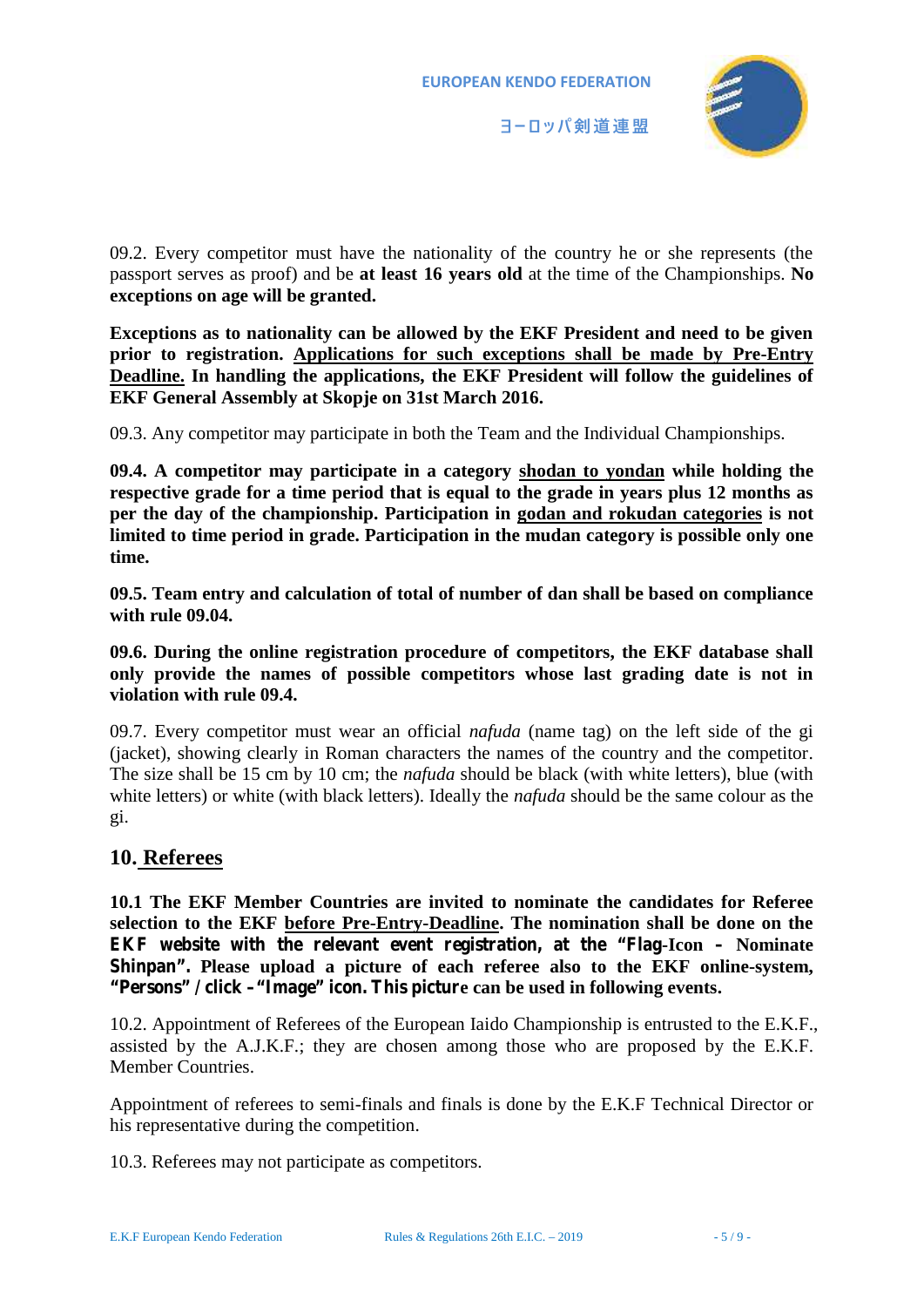

10.5. The function of Referee is incompatible with that of Coach or Manager. Obviously, a certain reservation and neutrality remain required as general attitude for Referees.

10.6. The onsite expenses for the referees (lodging in single rooms, meals, local transport & sayonara party) during the event are covered by the Host Organization for three nights, starting from **Friday evening until Monday morning.**

10.7. Each referee shall bring his own set of flags. **Official dress code of Referees is black** *montsuki***.**

# **11. Managers**

The Manager of each team is responsible for the behaviour and attitude of the team members and for the correct way of handling and wearing their equipment.

# **12.Drawing**

12.1. The drawing will be held under the authority of the E.K.F. prior to the event.

# **13.Complaints**

All complaints are to be handed in by the Manager or the Team Leader to the E.K.F. Technical Director or his representative; all other people will be refused.

# **14.Insurance**

Every delegation will see to it that all its members are insured against any possible mishaps. Host Organization **must have** an insurance against any civil liability. In case of an accident or incident (like theft, traffic accident, accident not covered by travel or sports insurance, incident leading to civil liability…) which might lead to a claim against any third party except the insurance company of the delegation or requires a written attestation by the Host Organization or by the EKF, the event has to be notified to the Host Organization and the EKF before the departure of the delegation, unless this is impossible due to the circumstances of the accident or incident.

# **15. Anti-Doping**

The prescriptions and prohibitions established by the FIK (International Kendo Federation) will be of application at these championships. A competitor who is judged by decision of the referees to be under the influence of prohibited drugs or alcohol shall be disqualified, be ordered to retire from the match and shall lose the match. Additionally, the *FIK Anti-Doping Rules* (approved August 27th, 2009, Sao Paulo) and the *EKF Anti Doping Rules* (adopted April 8th, 2010, Debrecen, the later shall prevail in case of conflict – together "The AD- Rules") including the respective updated and most recent WADA Prohibition List shall be applicable. Tests relating to the Championships shall be conducted according to the AD-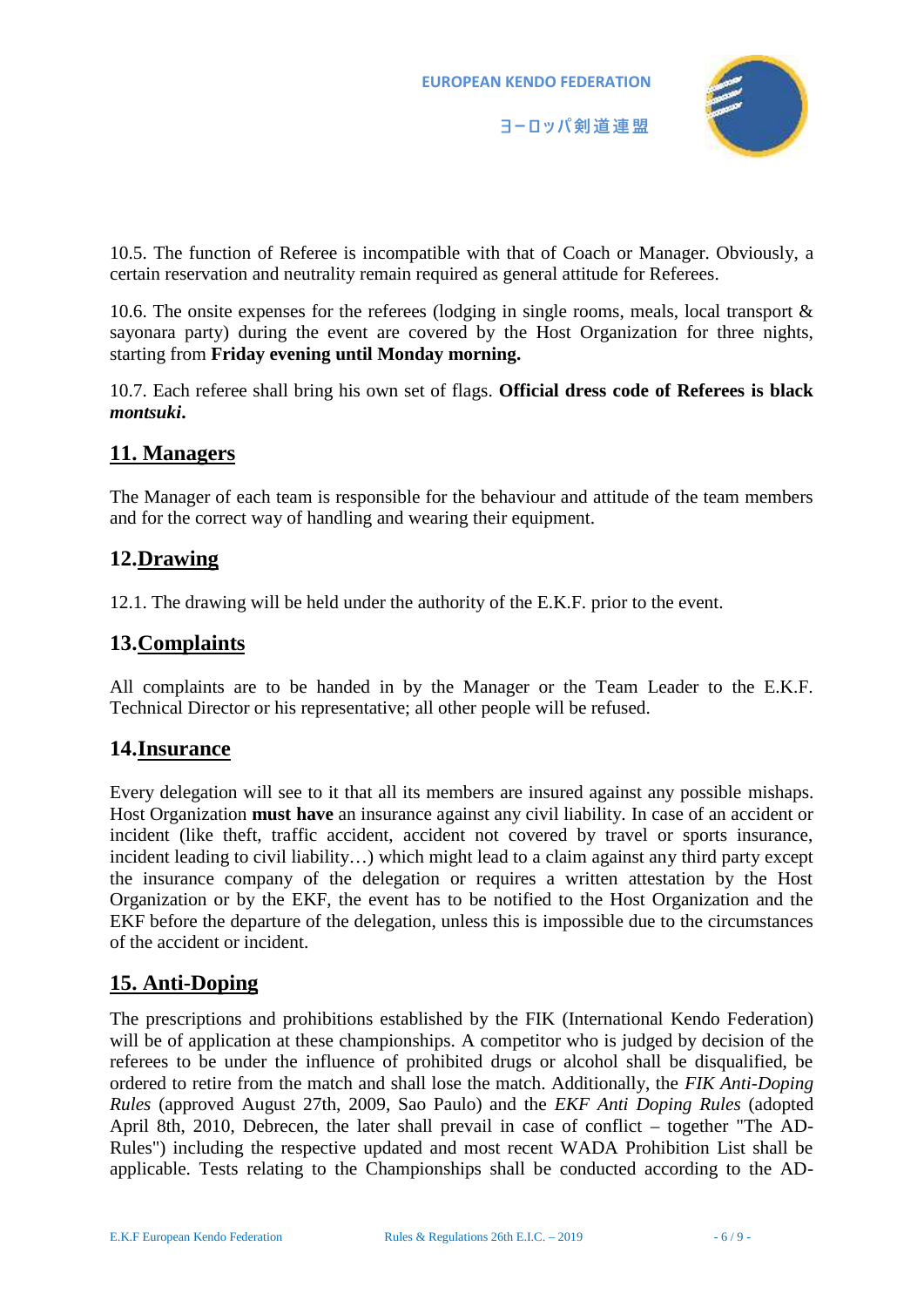**EUROPEAN KENDO FEDERATION**



Rules. In case of disqualification following any anti-doping violation, the shift of ranks method determined by FIK during the past WKC shall be applied.

All TUE exemption requests must be submitted to EKF Vice-President (vice-president@ekfeu.com) prior to the pre-entry deadline.

# **16. Deadlines for Pre-Entry and Final Entry, Pictures**

| <b>Pre-Entry and Referee nomination:</b> | June 30, 2019 |
|------------------------------------------|---------------|
|                                          |               |

**Register at:** http://www.ekf-eu.com

At pre-entry, delegations should estimate as precisely as possible the number of competitors per category, participation in team tournament and number of officials. Total number of persons in the delegation must also be estimated. Referees shall be nominated.

| <b>Final Entry:</b>             | <b>August 25, 2019</b> |
|---------------------------------|------------------------|
| Payments have to be RECEIVED by | <b>August 30, 2019</b> |
| <b>Register at:</b>             | http://www.ekf-eu.com  |

The final entry registration covers: - Competition per category (competitors only);

- Team Members (if team registered);
- Seminar participants;
- Sayonara party participants;
- Lunch at Competition.

In case of 'superior force', names of competitors may be altered until the date of the drawing for the event, after permission has been granted by the E.K.F. President.

### **Exam Registration until 14 days prior to the exam at http://www.ekf-eu.com. Hotel reservations:**

Each delegation should make reservations directly to the hotel according to instructions given at the event website www.26eic2019.gr

Portrait photo files of all official participants (Delegation Leader, Manager, Team Manager, Coach, Competitor and Referee) should **be uploaded in the EKF online system (Person / "Picture Icon") by Final Entry Date.** Minimum size: 0.3 MB; Maximum size: 1.0 MB, Ratio: 4,5 - 3,5 [Standard for EU-passport-photos]; Orientation: portrait; Resolution: printable [300 dpi - 600 dpi]; One face per picture [No "group photos"]; The face should cover 2/3 of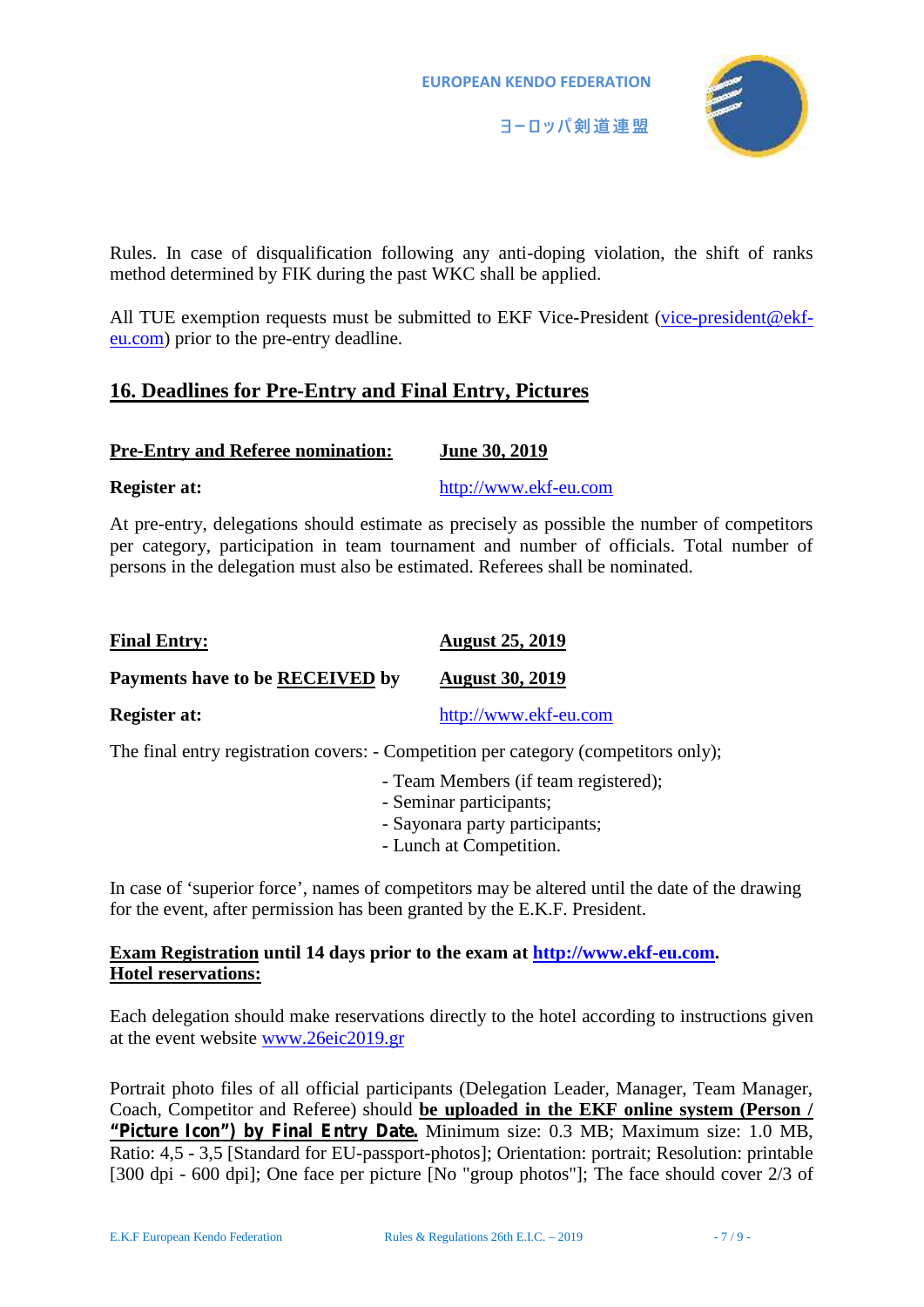**EUROPEAN KENDO FEDERATION**





the picture.

**By registering, all participants and officers agree that their names, gender, tournament category, results and pictures as filed or taken during the event may be stored, processed and published on the internet or in print media and that there may be videos taken during the event, stored and live streamed in connection with the event. All personal data will be handled according to EKF Privacy Statement published on EKF website.**

**The E.K.F Board of Officers**